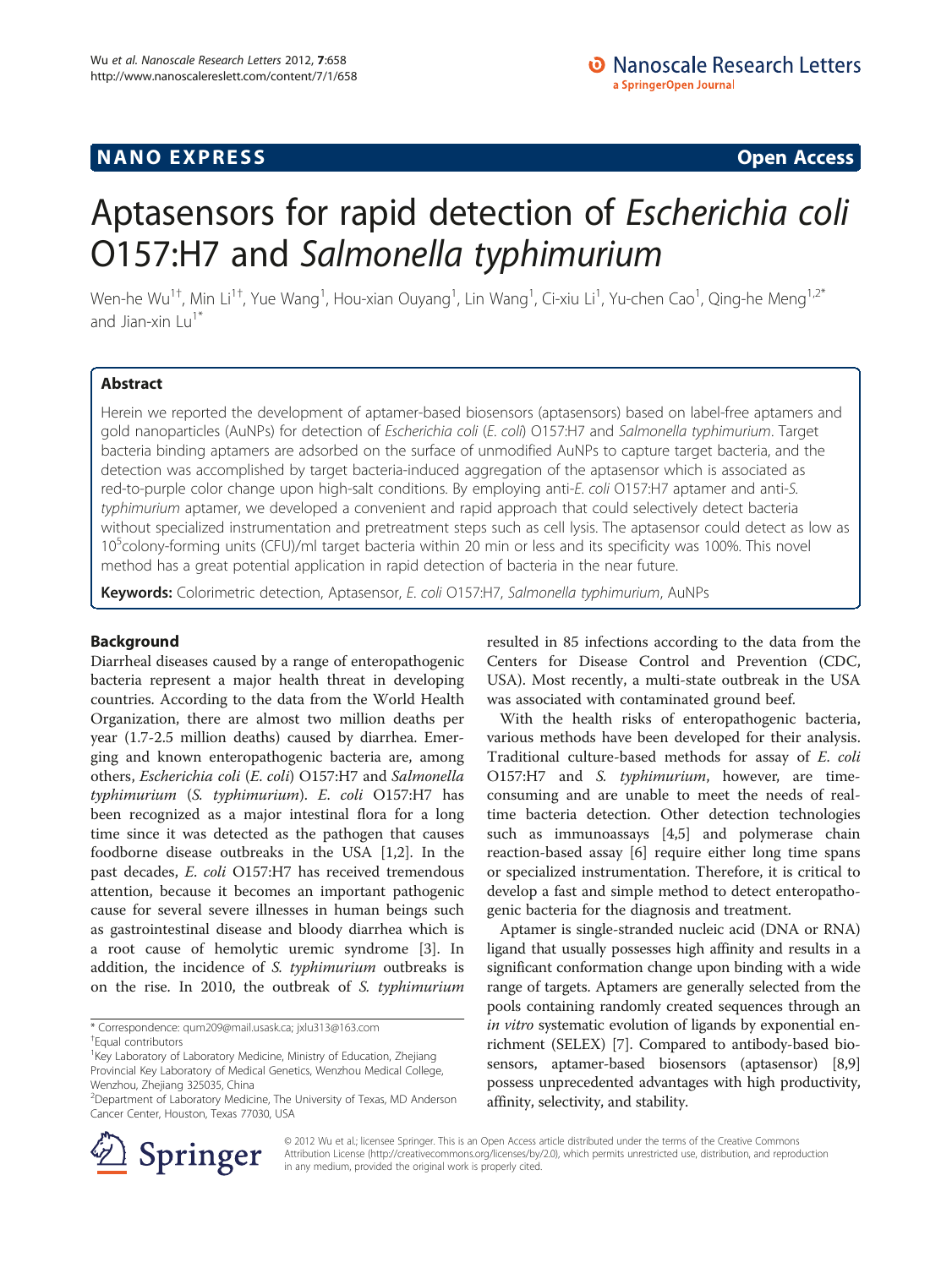Recently, several aptasensor using gold nanoparticles (AuNPs) [\[10,11](#page-5-0)] that act as signal transducer element of the biosensor [\[12](#page-5-0)] have been developed. The application of single-stranded DNA-modified AuNPs for the highly selective colorimetric detection has been conducted, in which it can result in an aggregation of AuNPs with red to pinkish/purple color change in the presence of target molecules in solution [\[13\]](#page-5-0). Wei et al. reported a simple and sensitive aptamer-based colorimetric sensor of thrombin using unmodified AuNPs [\[14](#page-5-0)]. The thrombin aptamer (TBA) was used to form aptamer-AuNPs. Introduction of thrombin leads to the conformation change of aptamer and increases the repulsion between TBA and AuNPs causing salt-induced aggregation.

Nevertheless, most of AuNPs-based aptasensors were developed to detect proteins and small molecules [[15,16\]](#page-5-0). To the best of our knowledge, no work exists in AuNPs-based aptasensors for bacteria detection. Herein, we reported the development of aptamer-based biosensors (aptasensors) based on label-free aptamers and AuNPs for the detection of E. coli O157:H7 and S. typhimurium, with the aim of establishing a preliminary method to evaluate the utility of aptamer-AuNPs assay for enteropathogenic bacteria. Two species of bacteria (E. coli O157:H7 and S. typhimurium) were examined in this work.

# Methods

#### Reagents and chemicals

All DNA oligonucleotides were synthesized and HPLC purified by Bioneer Co. Ltd. (Daejeon, South Korea). The sequences of these oligonucleotides are shown in Table 1. We truncated the sequences of anti-E. coli O157:H7 aptamer and anti-S. typhimurium aptamer by prediction of the secondary structure using web-based Vienna RNA software. AuNPs (approximately 15 nm diameter) were purchased from Fitzgerald Industries International (MA, USA). Sodium chloride (NaCl), potassium chloride (KCl), disodium hydrogen phosphate  $(Na<sub>2</sub>HPO<sub>4</sub>)$ , and potassium dihydrogen phosphate  $(KH_2PO_4)$  were purchased from China National Pharmaceutical Group Corporation (Shanghai, China). All

Table 1 Sequences of oligonucleotides employed in this work

| Name                                         | Sequence                                                 |
|----------------------------------------------|----------------------------------------------------------|
| A1: anti- <i>F. coli</i> Q157:<br>H7 aptamer | 5'-CCGGACGCTTATGCCTTGCCATCTACAGAGCAGG                    |
|                                              | TGTGACGG-3'                                              |
| $A2:$ anti-S.<br>typhimurium aptamer         | 5'-CCAAAGGCTACGCGTTAACGTGGTGTTGG -3'                     |
|                                              | R1: random sequence 5'-ATCCATGGGGCGGAGATGAGGGGGAGGAGGGCG |
|                                              | GGTACCCGGTTGAT-3'                                        |

The sequences of specific target bacteria binding aptamers [[17\]](#page-5-0) were truncated after prediction of the secondary structure using web-based Vienna RNA software.

chemicals were of analytical grade. The water used throughout the experiments was purified by a Milli-Q system (Millipore, Bedford, MA, USA).

#### Bacterial strains and cultivation

E. coli O157:H7 (CICC21530) was purchased from China Center of Industrial Culture Collection (CICC, Beijing, China). E. coli O111 (CMCC44151) was purchased from National Center for Medical Culture Collections (CMCC, Beijing, China). S. typhimurium (CMCC50115), Shigella flexneri (CMCC51571), Salmonella paratyphi A (CMCC50001), S. paratyphi B (CMCC50004), E. coli (ATCC25922), E. coli (CMCC44825), Pseudomonas aeruginosa (ATCC27853), Listeria monocytogenes (ATCC19115), and Staphylococcus aureus (ATCC25923) were gifts from the Central Laboratory of Biology of Wenzhou Medical College (Zhejiang, China). Stock cultures in 25% glycerol were maintained frozen at −80°C.

All bacteria were inoculated into lysogeny broth (LB) and grown for 6 h at 37°C with shaking at 165 rpm. The cultures containing bacteria were centrifuged at 3,000 rpm for 5 min and washed with phosphate-buffered solution (PBS) (10 mM, pH 7.4) three times. The pellets were then dispersed in PBS. Serial dilutions of cultures were made in PBS, 50 μl diluted suspension was inoculated onto agar plates for enumeration. The bacterial densities were determined using a scattered light turbidimeter. The actual amount of bacteria was then determined based on the bacterial density.

#### Instrumentation

Ultraviolet spectroscopy was performed on aqueous solutions of DNA aptamer using Nanodrop 2000 Spectrophotometer (Thermo Fisher Scientific, USA) at 260 nm. Colorimetric assays were recorded on Varioskan Flash spectral scan multimode plate reader (Thermo Fisher Scientific, USA). Scanning electron microscopy (SEM) images were taken on the ZEISS-ULTRA 55 (ZEISS, Oberkochen, Germany) with an accelerating voltage of 5.0 kV. The pH measurements were carried out on model PHS-3E digital ion analyzer (Jiangsu Instruments, China). Zeta potential measurements were performed using the NICOMP 380ZLS zeta potential/ particle sizer (Agilent Technologies, CA, USA).

#### Preparation and characterization of aptasensors

Aptamers play an important role in colorimetric detection. Since aptamers can absorb AuNPs and stabilize AuNPs against aggregation upon addition of high level salts, it is essential to determine an optimal amount of aptamers. In our study, aptamer-AuNPs were prepared according to previous work [[18](#page-5-0)]. Briefly, aptamers (A1 or A2) of different concentrations were mixed with 50 μl AuNPs thoroughly and allowed to react at room temperature for 25 to 30 min.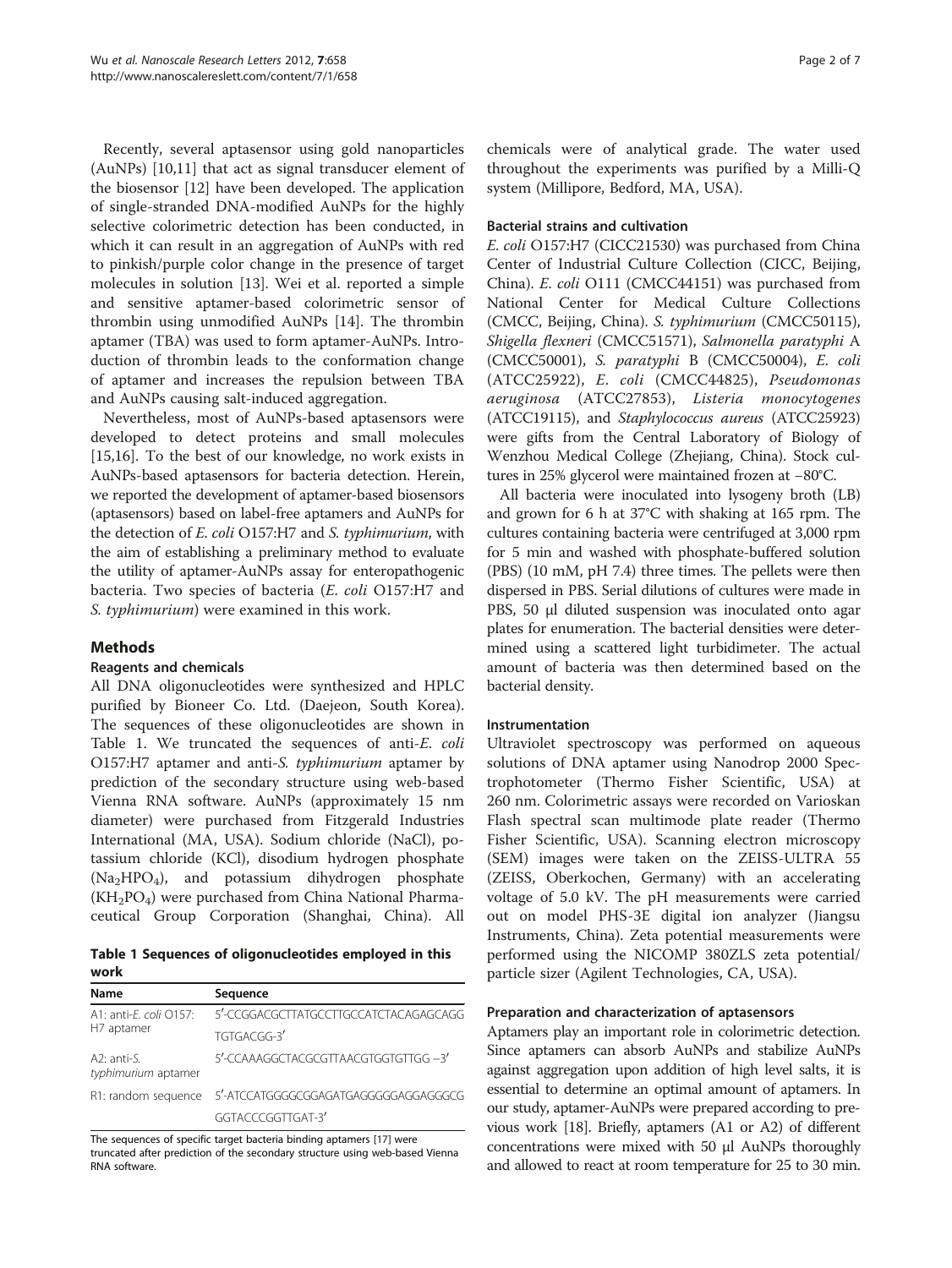<span id="page-2-0"></span>

The above solution was incubated at room temperature for 10 min following addition of 50 μl PBS. Subsequently, 5 μl of NaCl (1.7 M) was mixed with the resulting solution. After equilibrating for 10 min, the UV–vis absorption spectrum was measured at the wavelength range from 450 to 750 nm with Varioskan Flash spectral scan multimode plate reader. All assay procedures were performed at room temperature. The quality of aptamer-AuNPs was monitored with SEM and zeta potential analyzer.

# Colorimetric detection of E. coli O157:H7 and S. typhimurium

Various amounts of target bacteria of 50 μl were added to the 50 μl aptamer-AuNPs solution. After incubating for 10 min, 5 μl of NaCl (1.7 M) was introduced to the mixtures, followed by either visual observation or UV–vis characterization. A series of bacterial exposure to the aptamer-AuNPs were carried out to explore the specificity of the aptamers. The bacteria were as follows: E. coli (ATCC 25922, CMCC44825, and CMCC44151), S. paratyphi A, S. paratyphi B, S. flexneri, P. aeruginosa, L. monocytogenes, S. aureus, S. typhimurium, and E. coli O157:H7.

#### Statistical analysis

Results were expressed as mean ± SD. Comparisons between two groups were made by unpaired two tailed Student's  $t$  test using SPSS 15.0 software. The  $P$  value of less than 0.05 was taken to indicate statistical significance.

#### Results and discussion

We used aptamers as specific recognition elements and unmodified AuNPs as signal transducer element. A schematic description is shown in Figure 1. The 15-nm AuNPs are red-colored due to its surface plasmon resonance absorption located at 520 nm [[19](#page-5-0)]. Target bacteria binding aptamers were adsorbed to AuNPs' surface and prevented AuNPs from salt-induced aggregation via electrostatic repulsion. However, the conformation of aptamers changed upon the addition of target bacteria, which made aptamers separate from AuNPs. Due to the reduced ability of protecting AuNPs against salt-induced aggregation and the interparticle-coupled plasmon excitons [[20](#page-5-0),[21](#page-5-0)], the color change of the AuNPs from red to purple can be observed after addition of salt.

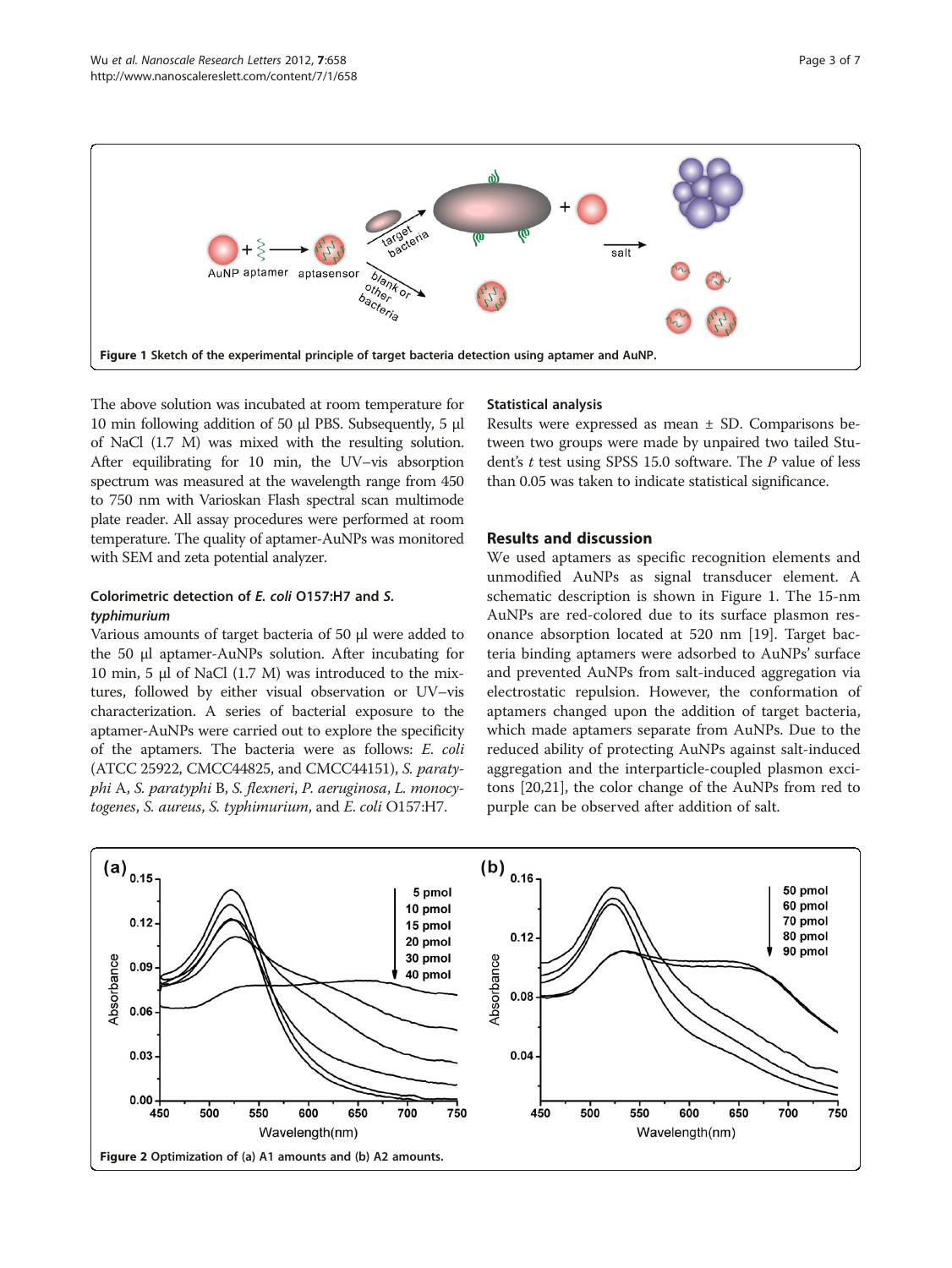#### <span id="page-3-0"></span>Optimal condition screening of aptamer for binding with AuNPs

To establish an optimal ratio of aptamer to AuNPs at which the aptamer-AuNPs remain stable in the absence of target bacteria after addition of high level salt, different amounts of aptamer were examined. A1 with different amounts at 5, 10, 20, 30, and 40 pmol and A2 with different amounts at 50, 60, 70, 80, and 90 pmol were used. As shown in Figure [2a](#page-2-0), there was only one peak located at 520 nm for 30 pmol A1 or more, while the 520-nm peak shifted to 525 nm and a new, broad absorption (600 to 750 nm) appeared when the amount of A1 was less than 20 pmol. It indicated that little aggregation of AuNPs-DNA occurred upon an addition of 30 pmol A1 or more, whereas significant aggregation of AuNPs was observed when the amounts of A1 were below 20 pmol. We also experimentally estimated that the optimal amount of A2 was 80 pmol (Figure [2b\)](#page-2-0). To stabilize the AuNPs solution against aggregation, hydrophobic interaction between the bases and the AuNP is essential to cause aptamers to stick to the AuNPs [\[22](#page-5-0)]. For this reason, the length of A1 (33 mer) and A2 (29 mer) should be responsible for the discrepancy observed. Therefore, the 30 pmol A1 and 80 pmol A2 were chosen in the subsequent work.

#### Characterization of aptasensors

The success of the assembly was confirmed by SEM and zeta potential measurements. As shown in Figure 3, after assembly of A2-AuNPs, we observed that all the aptasensors were spherical in shape with an average size of 15 nm, with no change in the morphology and were well-separated. The A2-AuNPs kept the original red color and could be used in subsequent detection. The zeta potential of AuNPs was  $-30.7 \pm 3.7$  mV (n = 3) owing to the presence of citrate ions on the surface of AuNPs. After interaction, zeta potential of A2-AuNPs





substantially increased to  $-21.8 \pm 3.1$  mV (*n* = 3). The increase in surface-exposed negative charges indicates the formation of the aptamer-AuNPs complex.

## Colorimetric detection of E. coli O157:H7 with aptamer-AuNPs

A positive control was investigated with E. coli O157:H7  $(10^8$  CFU/ml) and A1-AuNPs. The PBS buffer was used instead of E. coli O157:H7 as a reagent blank. E. coli O111 ( $10^8$  CFU/ml) with A1/AuNPs and E. coli O157: H7 ( $10^8$  CFU/ml) with R1/AuNPs served as the negative controls. As shown in Figure 4, in the presence of E. coli O157:H7, A1 bind to E. coli O157:H7 and form a structured complex, resulting in the aggregation of AuNPs upon salt addition that leads to the characteristic red-topurple color change (Figure 4, I). In contrast, AuNPs

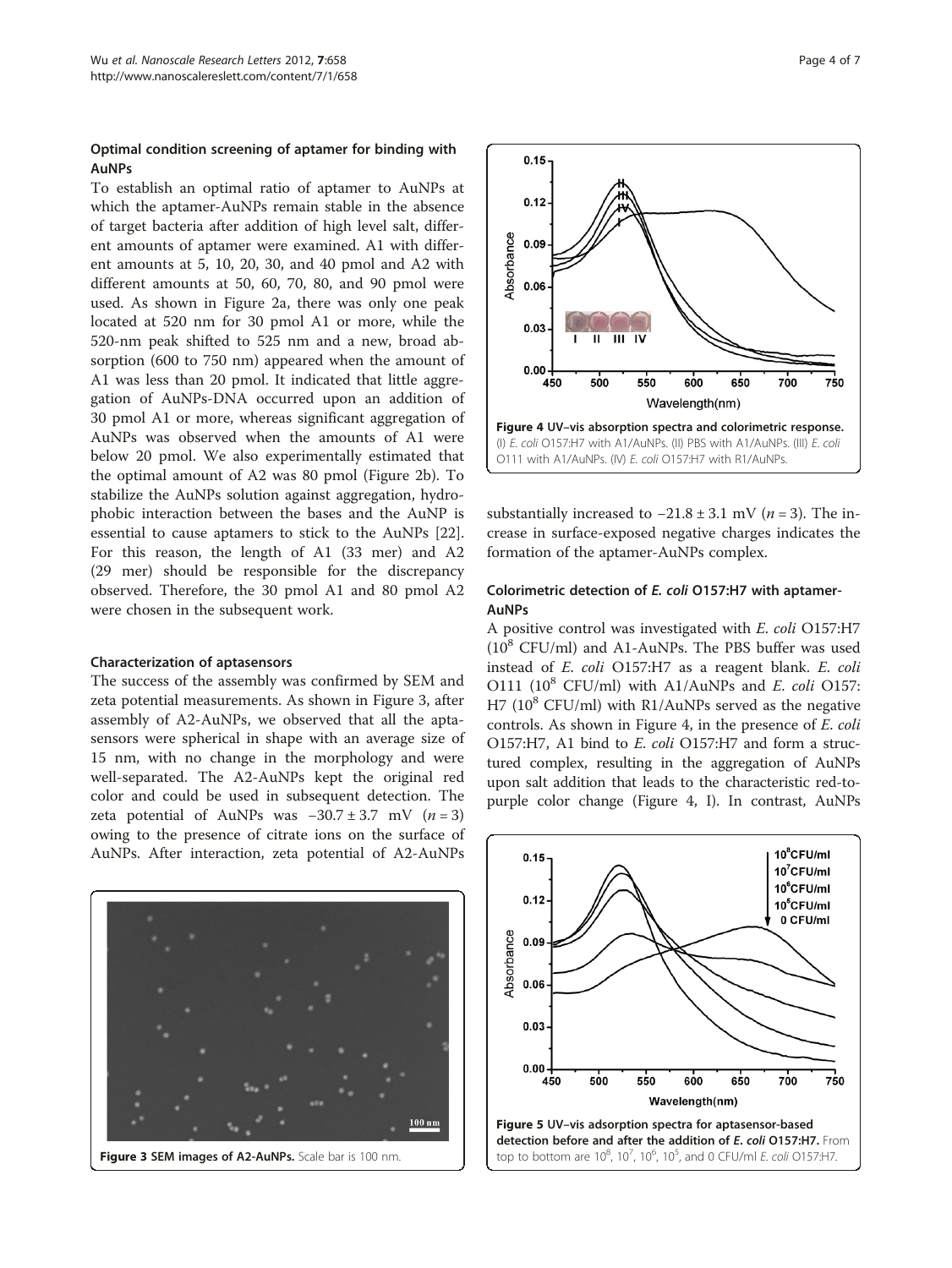<span id="page-4-0"></span>

remain stable and red in color because of the unbound A1 (Figure [4](#page-3-0), II and III) or R1 (Figure [4](#page-3-0), IV) on the AuNPs. UV–vis absorption spectra also correlated well with these visual observations. Significant change in absorption was only observed for E. coli O157:H7 with A1-AuNPs.

#### Sensitivity analysis

Sensitivity analysis was determined by monitoring the absorbance change following the addition of various amounts of bacteria and high level of salt. As shown in Figure [5,](#page-3-0) along with the increase of the E. coli O157:H7 concentration, the absorbance at 520 nm gradually

shifted and decreased, while the broad absorption (600– 750 nm) gradually increased.

A series of reactions containing various amounts of target bacteria were employed to produce a calibration curve for the E. coli O157:H7 or S. typhimurium assay (Figure 6). In our experiments, the absorbance peak ratio at 620 and 520 nm was employed to quantify the color change of the aptamer-AuNPs. Though a relatively low signal, the absorption ratio ( $A_{620}/A_{520}$ ) of 10<sup>5</sup> CFU/ml E. coli O157:H7 or S. typhimurium was still significantly higher than that of blank (three times the standard deviation of blank), suggesting sufficient sensitivity of this assay to detect E. coli O157:H7 or S. typhimurium.

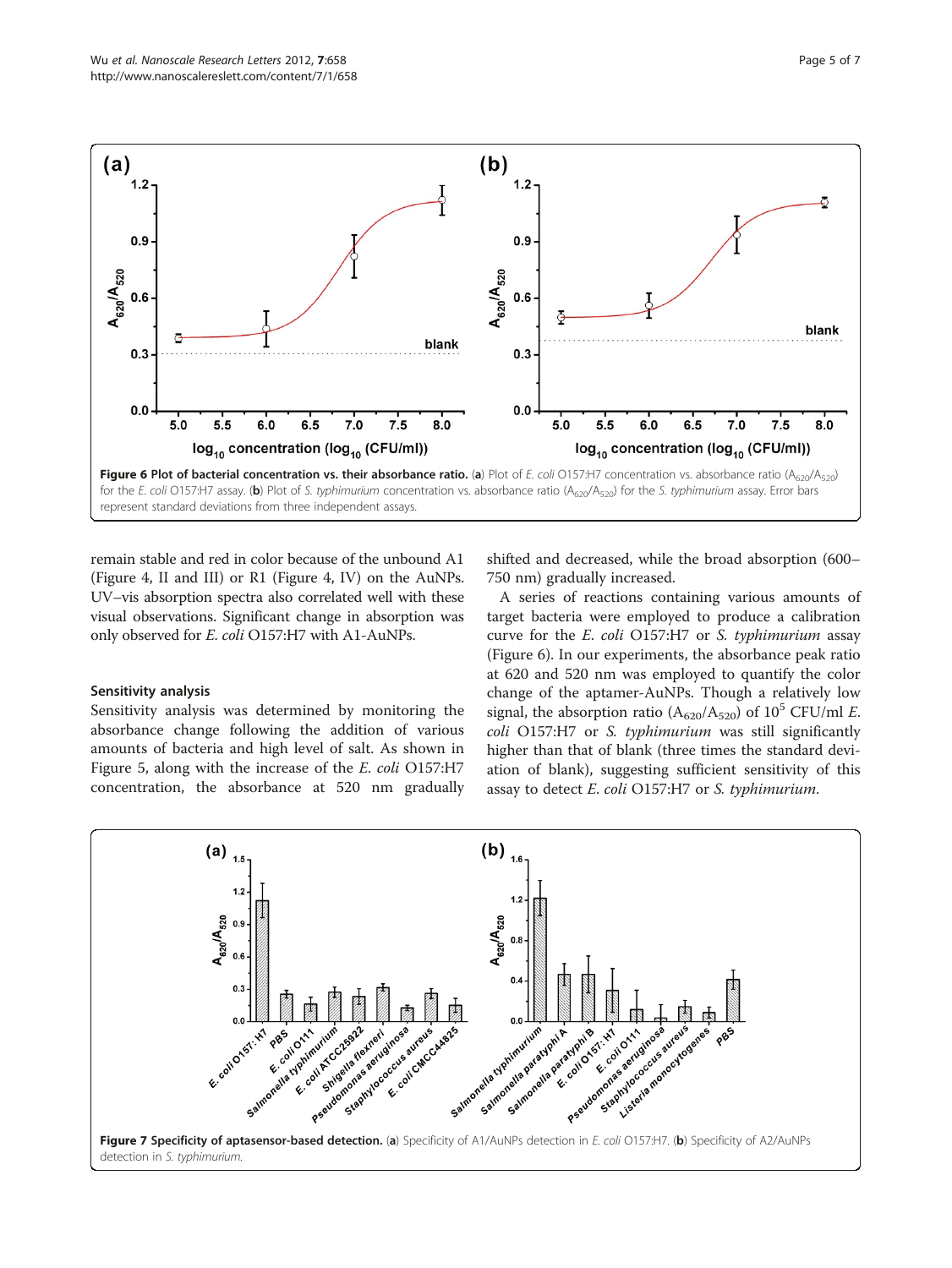#### <span id="page-5-0"></span>Specificity analysis

To ensure that such a color change was only specific to the binding of target bacteria with the aptamer, the specificity of the aptasensor was investigated on a series of other bacteria such as S. flexneri, S. paratyphi A, and S. paratyphi B. As shown in Figure [7a](#page-4-0), the  $A_{620}/A_{520}$  ratio of A1/AuNPs in the presence of E. coli O157:H7 was four times more than of those for other bacteria. Similarly, these changes were minor with all the other bacteria except S. typhimurium for A2/AuNPs (Figure [7b\)](#page-4-0). The  $A_{620}/A_{520}$  difference between these bacteria demonstrated that this aptasensor could determine target bacteria with high specificity, while other bacteria could not separate aptamers from AuNPs effectively and exhibited little change in color.

#### Conclusions

By using both anti-E. coli O157:H7 aptamer and anti-S. typhimurium aptamer as models, we have developed aptasensors-based, unmodified AuNPs that can rapidly and selectively detect bacteria with the naked eye. The aptasensors take only 20 min or less to complete bacteria detection, which greatly reduces the time compared with conventional bacterial cultivation and other rapid detec-tion methods [23,[24](#page-6-0)]. In addition, The detection limit  $(10^5$ CFU/ml) was significantly lower [[25,26](#page-6-0)] than or comparable [23] to the presently available antibody-based biosensors with the same bacteria. In order to meet lower levels of bacteria detectable, sample preconcentration steps will be necessary prior to analysis, such as microfiltration and immunomagnetic separation. In addition, this method avoids the labeling of aptamers or modification of AuNPs, which significantly reduces the cost. This novel method is simple and can be used for a rapid diagnosis for diarrheal diseases. However, the most important strength of this aptasensor is its direct detection of the whole bacteria without specialized instrumentation and pretreatment steps such as cell lysis. Moreover, this method could be potentially applied in principle to detect other bacteria by substituting the anti-E. coli O157:H7 aptamer or anti-S. typhimurium aptamer.

#### Competing interests

The authors declare that they have no competing interests.

#### Authors' contributions

WHW and JXL conceived and designed the experiments. ML, YW, HXO, LW, CXL, and YCC performed the experiments. ML, YW, and HXO analyzed data. JXL and QHM contributed materials and analysis tools. WHW, JXL, and QHM wrote the manuscript. All authors read and approved the final manuscript.

#### Acknowledgments

We are grateful to Professor Da-xiang Cui for the helpful suggestions and English revision of the manuscript. This work was financially supported by the National Natural Science Foundation of China (81101148), Key Science and Technology Innovation Team of Zhejiang (2010R50048), Zhejiang Province Science and Technology Planning Project (2009C33036), Zhejiang Provincial Natural Science Foundation (Y2081072), Zhejiang Province Innovative Scientific Research Project for Postgraduates (YK2008078), Major

Project of Wenzhou science and Technology Foundation (Y20080080), and Wenzhou Science and Technology Planning Project (Y20110021).

#### Received: 9 October 2012 Accepted: 12 November 2012 Published: 29 November 2012

#### References

- 1. Riley LW, Remis RS, Helgerson SD, McGee HB, Wells JG, Davis BR, Hebert RJ, Olcott ES, Johnson LM, Hargrett NT: Hemorrhagic colitis associated with a rare Escherichia coli serotype. N Engl J Med 1983, 308:681–685.
- 2. Wells J, Davis B, Wachsmuth I, Riley L, Remis RS, Sokolow R, Morris G: Laboratory investigation of hemorrhagic colitis outbreaks associated with a rare Escherichia coli serotype. J Clin Microbiol 1983, 18:512.
- Chase-Topping M, Gally D, Low C, Matthews L, Woolhouse M: Supershedding and the link between human infection and livestock carriage of Escherichia coli O157. Nat Rev Microbiol 2008, 6:904–912.
- 4. Kim N, Park IS: Application of a flow-type antibody sensor to the detection of Escherichia coli in various foods. Biosens Bioelectron 2003, 18:1101–1107.
- 5. Prusak-Sochaczewski E, Luong J: An improved ELISA method for the detection of Salmonella typhimurium. J Appl Microbiol 1989, 66:127-135.
- 6. Widjojoatmodjo M, Fluit A, Torensma R, Keller B, Verhoef J: Evaluation of the magnetic immuno PCR assay for rapid detection of Salmonella. Eur J Clin Microbiol Infect Dis 1991, 10:935–938.
- 7. Chiu TC, Huang CC: Aptamer-functionalized nano-biosensors. Sensors 2009, 9:10356–10388.
- 8. Torres-Chavolla E, Alocilia EC: Aptasensors for detection of microbial and viral pathogens. Biosens Bioelectron 2009, 24:3175–3182.
- Yang DP, Cui DX: Advances and prospects of gold nanorods. Chem Asian J 2008, 3:2010–2022.
- 10. Ao L, Gao F, Pan B, He R, Cui D: Fluoroimmunoassay for antigen based on fluorescence quenching signal of gold nanoparticles. Anal Chem 2006, 78:1104–1106.
- 11. Zhang C, Huang P, Bao L, He M, Luo T, Gao G, Cui D: Enhancement of gastric cell radiation sensitivity by chitosan-modified gold nanoparticles. J Nanosci Nanotechnol 2011, 11:9528–9535.
- 12. Gui C, Dai X, Cui D: Nanotechnological Advances in Biosensors. Nano Biomed Eng 2011, 3:260–273.
- 13. Elghanian R, Storhoff JJ, Mucic RC, Letsinger RL, Mirkin CA: Selective colorimetric detection of polynucleotides based on the distancedependent optical properties of gold nanoparticles. Science 1997, 277:1078.
- 14. Wei H, Li B, Li J, Wang E, Dong S: Simple and sensitive aptamer-based colorimetric sensing of protein using unmodified gold nanoparticle probes. Chem Commun 2007, 36:3735–3737.
- 15. Lee JS, Han MS, Mirkin CA: Colorimetric detection of mercuric Ion (Hg<sup>2+</sup>) in aqueous media using DNA-functionalized gold nanoparticles. Angew Chem 2007, 119:4171–4174.
- 16. Wang J, Wang L, Liu X, Liang Z, Song S, Li W, Li G, Fan C: A gold nanoparticle-based aptamer target binding readout for ATP assay. Adv Mater 2007, 19:3943–3946.
- 17. Bruno JG, Chanpong J: Methods of producing competitive aptamer fret reagents and assays. US Patent 2009/0186342 A1.: ; 2008.
- 18. Kim YS, Kim JH, Kim IA, Lee SJ, Gu MB: The affinity ratio its pivotal role in gold nanoparticle-based competitive colorimetric aptasensor. Biosens Bioelectron 2011, 26:4058–4063.
- 19. Sonay A, Keseroğlu K, Culha M: 2D gold nanoparticle structures engineered through DNA tiles for delivery and therapy. Nano Biomed Eng 2012, 4:17–22.
- 20. Shipway AN, Lahav M, Gabai R, Willner I: Investigations into the electrostatically induced aggregation of Au nanoparticles. Langmuir 2000, 16:8789–8795.
- 21. He S, Li D, Zhu C, Song S, Wang L, Long Y, Fan C: Design of a gold nanoprobe for rapid and portable mercury detection with the naked eye. Chem Commun 2008, 2008:4885-4887
- 22. Wang Y, Wang J, Yang F, Yang X: Spectrophotometric determination of cysteine with gold nanoparticles stabilized with single-stranded oligonucleotides. Anal Sci 2010, 26:545–549.
- 23. Wang Y, Ye Z, Si C, Ying Y: Subtractive inhibition assay for the detection of E. coli O157:H7 using surface plasmon resonance. Sensors 2011, 11:2728–2739.